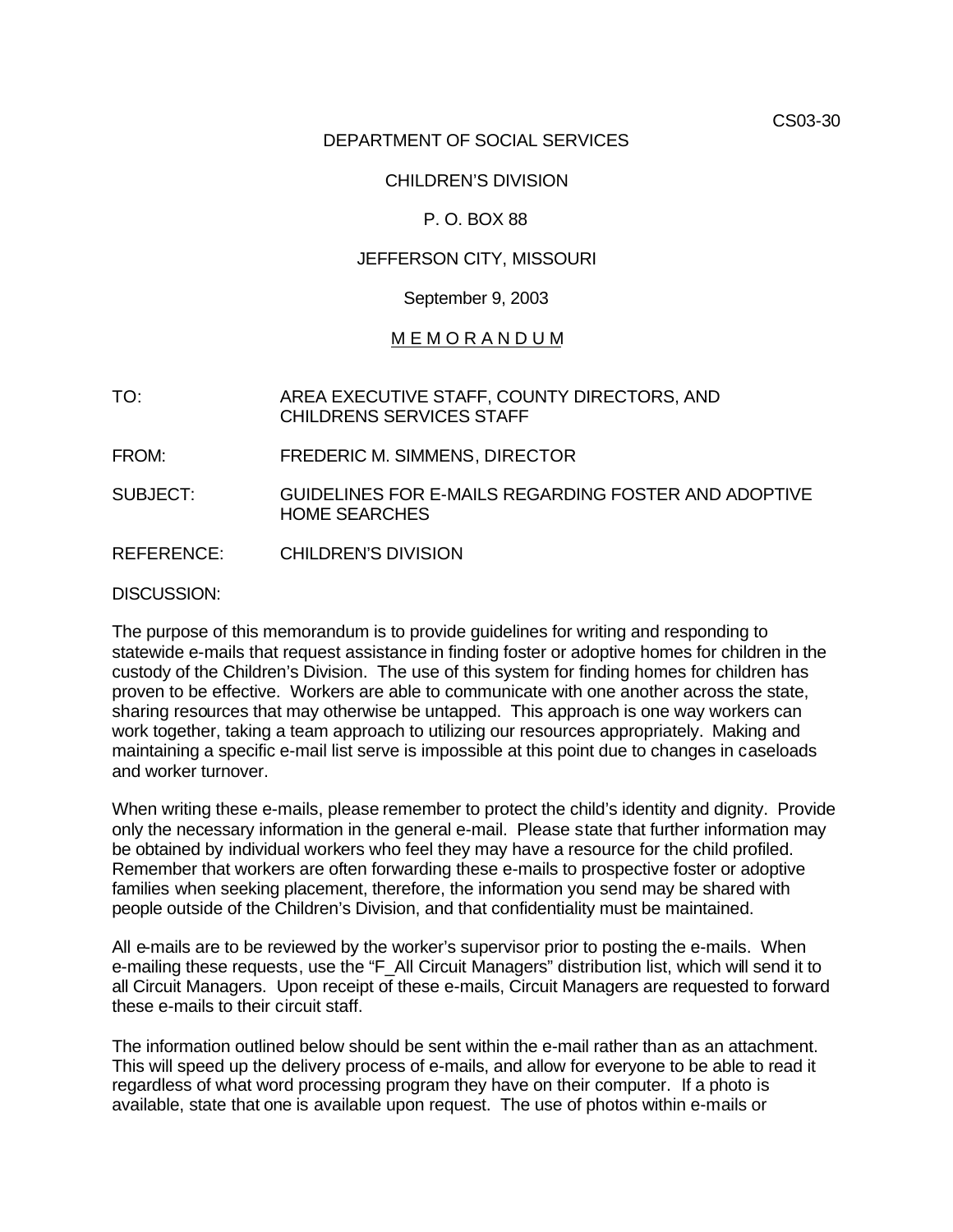attachments slows down the retrieval of the e-mail and, in some areas, may take an extensive amount of time to download. From this point on, please discontinue the automatic inclusion of photos within e-mails.

# **Foster Home Searches:**

E-mails searching for foster homes must have the words, "foster home needed for (age and gender)" in the subject line. This will alert those who may have a home available to look at the e-mail. If this e-mail does not apply to some who receive it, they may delete it automatically. Information contained in the e-mail should only include the following:

- $\star$  Child's first name, age, race and gender.
- $\star$  The type of home needed for the child.
- $\star$  When a home is needed for the child.
- $\star$  Strengths of the child.
- $\star$  Significant special needs the child has and the skills the prospective foster family needs to possess.
- $\star$  Any expectations for extraordinary travel, visitation, etc.
- $\star$  Worker name, county and phone number.

# **Adoptive Home Searches:**

E-mails searching for adoptive homes must have the words, "adoptive home needed for (age and gender)" in the subject line. This will alert those employees who may have a home available, know someone interested in adoption, or even be interested in adoption themselves, to look at the e-mail. If the email does not apply to some who receive it, they may delete it automatically. Information contained in the e-mail should only include the following:

#### Include:

- $\sim$  A purpose statement at the beginning: "The purpose of the information provided below is to briefly introduce you to the child (ren) for whom our agency is recruiting an adoptive placement."
- $\triangleright$  Child's first name, age, race and gender.
- $\triangledown$  Colorful details on the child's unique character, activities, hobbies and interests.
- $\triangleright$  School favorite classes and activities. Their strengths.
- $\overline{\phantom{a}}$  Special issues significant medical issues, contact with siblings, family or past placement providers.
- $\triangledown$  Positive quotes from the child's caregiver (don't refer to the "residential" caregiver).
- $\vee$  Quotes from the child, describing themselves. (i.e., favorite thing about themselves, etc.)
- $\vee$  Type of family the child wants, and any specific type of family the child needs if a distinct need exists.
- $\backsim$  Is the child legal risk or legally free for adoption?
- $\triangledown$  To use this profile for the child's DFS-AEM-8 and Internet adoption photo listing profile, the profile must be at least three paragraphs and 150 words. NO more than  $1 - 1 \frac{1}{2}$ pages in length.
- $\triangleright$  The date of profile was completed/updated.
- An ending statement: "For more detailed information about  $\Box$  (child's name) contact \_\_\_\_\_\_ (worker's name and phone)."

Do Not Include:

- $\vee$  Identifying information (i.e., child's last name, parent's names, school name, reason the child came into care.)
- $\triangleright$  Birth family information